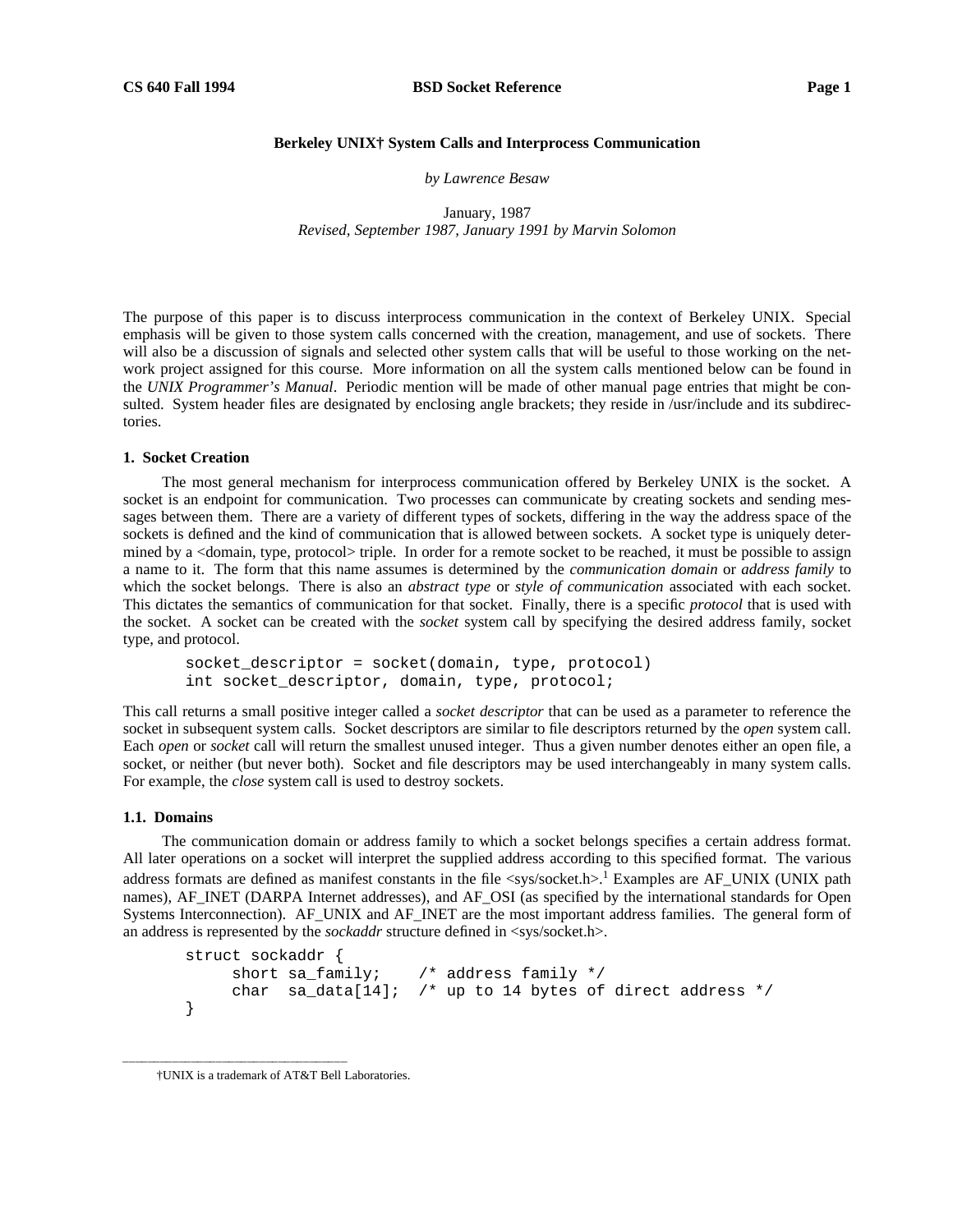When a socket is created, it does not initially have an address associated with it. However, since it is impossible for a remote host or process to find a socket unless it has an address, it is important to bind an address to the socket. A socket does not have a name until an address is explicitly assigned to it with the *bind* system call.

```
status = bind(sock, address, addrlen)
int status; /* status returns 0 for success, −1 otherwise */
int sock; /* descriptor returned by socket() */
struct sockaddr *address;
int addrlen; /* size of address (in bytes) */
```
This call fails if the address is already in use, the address is not in the correct format for the address family specified, or the socket already has an address bound to it.

## **1.1.1. UNIX domain**

In the UNIX domain, a socket is addressed by a UNIX path name that may be up to 108 characters long. The binding of a path name to a socket results in the allocation of an inode and an entry of the path name into the file system. This necessitates removing the path name from the file system (using the *unlink* system call) when the socket is closed. The created file is only used to provide a name for the socket and does not play a role in the actual transfer of data. When using sockets in the UNIX domain, it is advisable to only use path names for directories (such as /tmp) directly mounted on the local disk. The UNIX domain only allows interprocess communication for processes working on the same machine. The structure *sockaddr\_un* used to define the UNIX address format can be found in <sys/un.h>.

```
struct sockaddr_un {
    short sun_family; /* AF_UNIX */
    char sun_path[108-4]; /* path name */
}
```
NB: When specifying the length of UNIX domain addresses for system calls, use sizeof(struct sockaddr un). Using the size of *sockaddr* will cause the call to fail.

### **1.1.2. Internet domain**

In the DARPA Internet domain, addresses consist of two parts—a host address (consisting of a network number and a host number) and a port number (also known as a *transport suffix*). This host address allows processes on different machines to communicate. The port number in turn is like a mail box that allows multiple addresses on the same host. The structure *sockaddr in* describing an address in the Internet domain is defined in the file  $\langle$ netinet $\langle$ in.h $\rangle$ .

```
struct sockaddr_in {
     short sin family; / AF INET */u_short sin_port; /* port number */
     struct in addr sin addr; /* see struct below */
     char sin zero[8]; /* not used */}
struct in addr {
      union {
            struct \{ u_{char} s_b1, s_b2, s_b3, s_b4 \} S_un_b;
            struct \{ u_{\text{short}} s_{\text{w1}}, s_{\text{w2}}; \} S<sub>_un_w</sub>;
            u long S addr;
      } S_un;
#define s_addr S_un.S_addr /* can be used for most tcp & ip code */
}
```
hhhhhhhhhhhhhhhhhhhhhhhhhhhhhhhhhhhh

<sup>1</sup> You must include <sys/types.h> before <sys/socket.h>.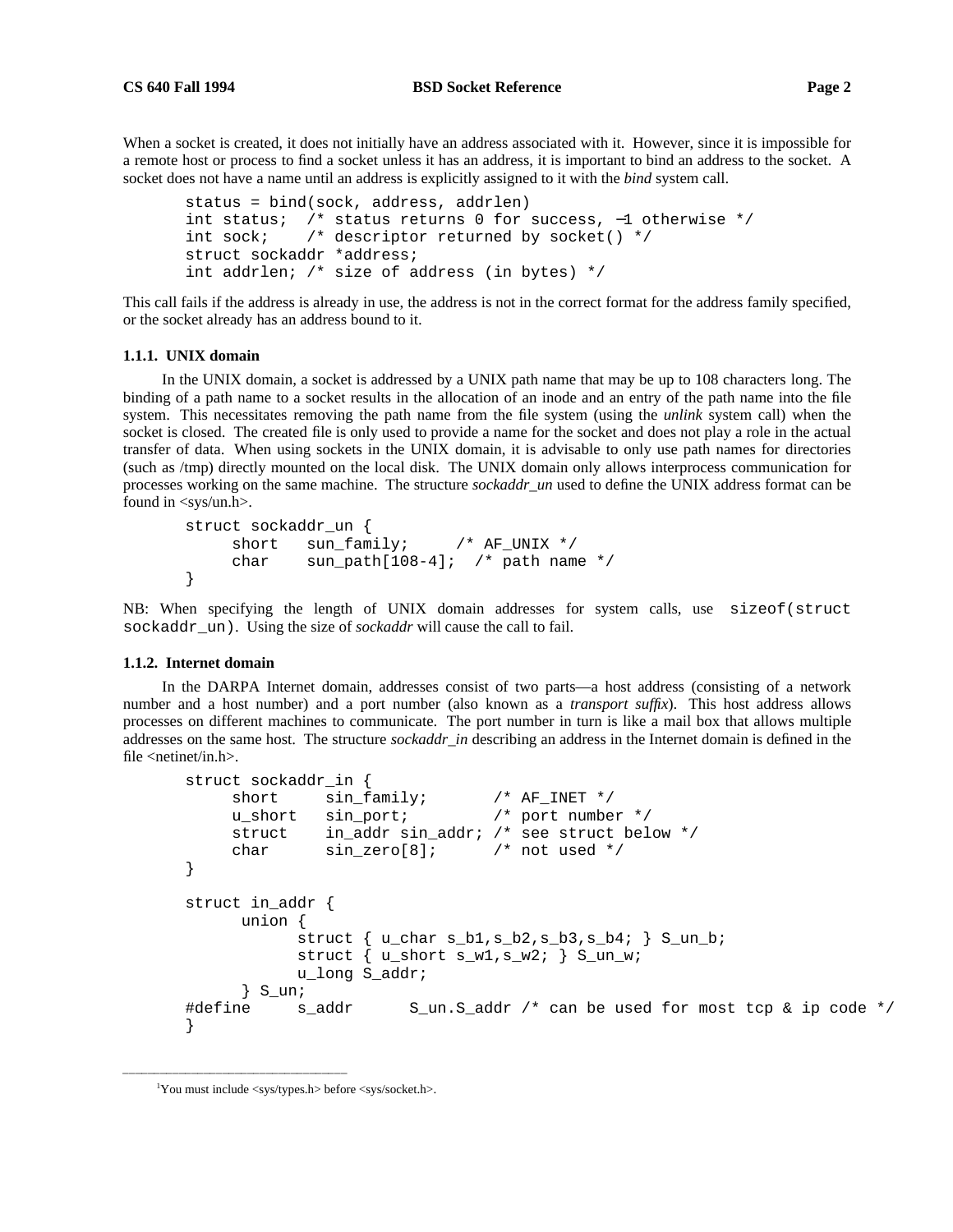# **CS 640 Fall 1994 BSD Socket Reference Page 3**

It is often useful to bind a specific service to a "well-known" port, enabling remote processes to locate the required server easily. Examples of well-known ports are 79 for the "finger" service and 513 for remote login. The kernel reserves the first 1024 port numbers for its own use. There is a network services database in /etc/services that can be queried by using the system calls *getservbyname* and *getservbyport* (see *getservent*(3N) and *services*(5)). Each of these routines returns a pointer to the structure *servent* defined in <netdb.h>. If the port field in the address parameter to *bind* is specified as zero, the system will assign an unused port number. The assigned port number can be discovered by calling *getsockname*. In the Internet domain, UDP and TCP can use the same port numbers. There is no confusion in naming because ports bound to sockets with different protocols cannot communicate. Ports numbered less than 1024 are "reserved"—only processes running as superuser may bind to them.

Internet host addresses are specified in four bytes (32 bits). They are typically represented by a standard '**.**' notation, a.b.c.d. The bytes of the address are represented by decimal integers, separated by periods, and ordered from high order to low order. This ordering is called *network order* and is the order in which addresses are transmitted over the network. For example, the Internet address for the host garfield.cs.wisc.edu is 128.105.1.3 which corresponds to the unsigned integer 80690103 in hex, or 2154365187 in decimal. Some hosts (such as the VAX), however, have a *host order* for these integer values that reverses the order of the bytes. When a word is transmitted from such a host (or when a C program treats a word as a sequence of bytes), the low-order byte is transmitted first (has the lowest address). Thus, it is necessary to reverse the bytes of an address, stored in an integer, before transmitting it. The system routines *htonl* and *ntohl* are provided to convert long (32-bit) integers from host to network order and *vice versa*. Similarly, *htos* and *ntohs* swap the bytes of short (16-bit) integers, such as port numbers. System calls that return or demand Internet addresses and port numbers (such as *gethostbyname* or *bind*, which is described above), deal entirely in network order, so you normally don't have to worry about all this. However, if you want to print out one of these values or read it in, you will have to convert from/to host order.

An Internet host address can be decomposed into two parts—a network number and a local address. There are three formats for Internet addresses (see *inet*(3N)), each of which partitions the 32 bits differently. "Class A" addresses have a one-byte network number (the high order byte), and a 3-byte host number. "Class B" addresses have two bytes each of network and host number, and "class C" networks have three bytes of network number and one byte of host number. (Thus a class C network can have at most 256 hosts). The high-order bits of an address determine its class: Addresses starting with a zero are class A addresses, addresses starting with 10 are class B, and addresses starting with 110 are class C. Thus there can be at most 128 class A networks and at most  $2^{14} = 16,384$ class B networks.

The system calls *gethostbyaddr* and *gethostbyname* can be used to look up the host address (see *gethostent*(3N) and *host*(5)). Each of these calls returns a pointer to the structure *hostent* defined in <netdb.h>. Host addresses are returned in network order, the proper format for a call to *bind*. The system routine *memcpy* can be used to copy the host address into the *sockaddr in* structure. If a zero host address is given (the wildcard value INADDR\_ANY can be used) in the call to *bind*, the local host address will be automatically supplied. Another reason for using INADDR\_ANY is that a host may have multiple Internet addresses; addresses specified this way will match any incoming messages with a valid Internet address.

#### **1.2. Styles of Communication**

The type field of the *socket* call specifies the abstract "style of communication" to be used with that socket. These types are defined as manifest constants in  $\langle$ sys/socket.h>. The following types are currently defined: SOCK\_STREAM (stream), SOCK\_DGRAM (datagram), SOCK\_RAW (raw protocol interface), SOCK\_RDM (reliable datagrams), and SOCK\_SEQPACKET (sequenced packet stream). Each of these abstractions is supported by different protocols. We will be primarily concerned with the SOCK\_STREAM and SOCK\_DGRAM abstractions.

#### **1.2.1. Datagram Sockets**

The SOCK\_DGRAM type provides a datagram model of communication. A datagram service is connectionless and unreliable. Independent (and usually small) messages called *datagrams* are accepted by the transport protocol and sent to the address specified. These messages may be lost, duplicated, or received out of order. An important characteristic of datagrams is that message boundaries are maintained. This means that individual datagrams (i.e., messages sent with separate calls) will be kept separate when they are received at the other end. A *revcfrom* call on a datagram socket will only return the next datagram available. The SOCK\_DGRAM type can be used in the UNIX or Internet domain. When used in the Internet domain, it is supported by the Internet transport protocol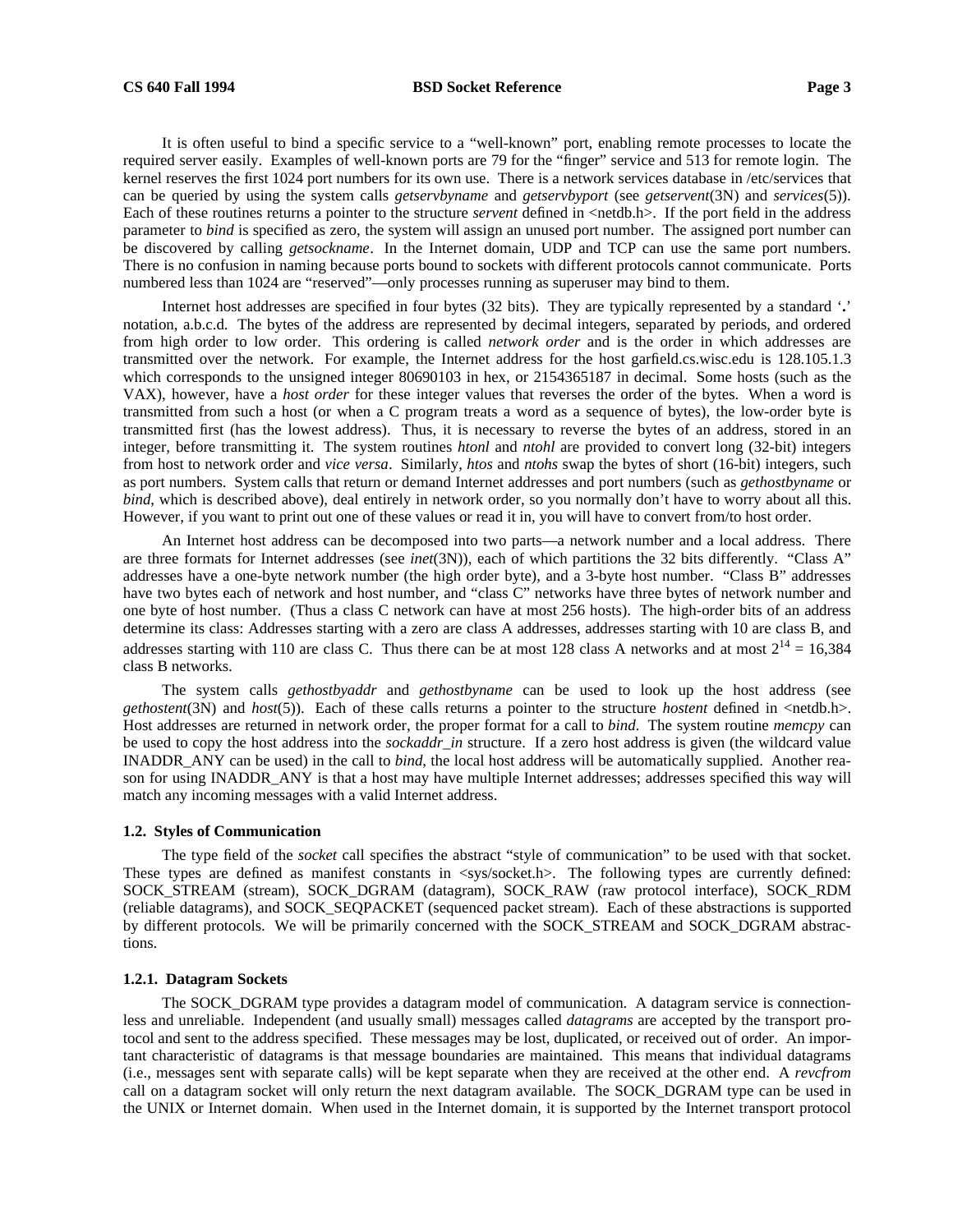UDP. The call

```
sock = socket(AF_INET, SOCK_DGRAM, 0)
```
returns a UDP datagram socket.

### **1.2.2. Stream Sockets**

The STREAM\_SOCK type provides a stream model of communication. This service is reliable and connection-oriented. Data is transmitted on a full-duplex, flow-controlled byte stream. The transport protocol supporting this socket type must ensure that data is delivered in order without loss, error, or duplication. Otherwise, it must abort the connection and report an error to the user. Message boundaries are *not* preserved on a stream socket. Before data can be sent or received on a stream socket, the socket must be made the active or passive end of a connection using the system calls *listen*, *accept*, and *connect* discussed in Section 2. Again, the SOCK\_STREAM abstraction can be used in both the UNIX and Internet domains. In the Internet domain, it is supported by the Internet transport protocol TCP. The call

 $sock = socket(AF INET, SOCK STREAM, 0)$ 

returns a TCP stream socket.

### **1.3. Protocols**

A protocol is a set of communication conventions for regulating the exchange of information between two parties. Transport protocols that support the styles of communication described above are implemented as code in the UNIX kernel. These concrete protocols actually realize the semantics defined by the socket type. User Datagram Protocol (UDP), Transmission Control Protocol (TCP), and Internet Protocol (IP) all belong to the Internet family of protocols. Each member of this protocol family supports a different abstract type (see *tcp*(4P), *udp*(4P), and *ip*(4P)). UDP supports datagram sockets, TCP supports stream sockets, and the SOCK\_RAW type of socket provides a raw interface to IP. TP, the ISO connection-based transport protocol, conceptually supports the SOCK\_SEQPACKET abstraction, although it is not currently implemented in Berkeley Unix,

There is currently only one protocol supporting a given socket abstraction in a particular domain. Nothing, however, prevents future protocols from being implemented that support the same abstract type in the same domain as an existing protocol. The protocol to be used is specified in the protocol field of the *socket* call. There are three ways to specify the protocol. First, if a zero is supplied, the system provides the default protocol for that address family and socket type; this is the most common method. Second, manifest constants describing protocols, such as IPPROTO\_UDP, can be found in <netinet/in.h>. Third, the network protocol database /etc/protocols can be consulted by calling *getprotobyname* and *getprotobynumber* (see *getprotoent*(3N) and *protocols*(5)).

# **2. Connection Establishment**

Stream sockets must establish a connection before data can be transferred. A stream socket is either "active" or "passive". A socket is initially active and only becomes passive after a *listen* call. Only active sockets can be mentioned in a *connect* call and only passive sockets can be mentioned in *accept*. These connection establishment calls are intended for use with stream sockets, but datagram sockets can call *connect* to permanently fix the destination for future *send* calls.

### **2.1. Active End**

An active socket establishes a connection to a named passive socket by using the *connect* system call.

```
status = connect(sock, name, namelen)
int sock; /* socket descriptor */
struct sockaddr *name;
int namelen;
```
The *name* parameter is the address of the remote socket interpreted according to the communication domain in which the socket exists. If the domain is AF\_UNIX, this should be a *sockaddr\_un* structure; if the domain is AF\_INET, it should be a *sockaddr\_in* structure.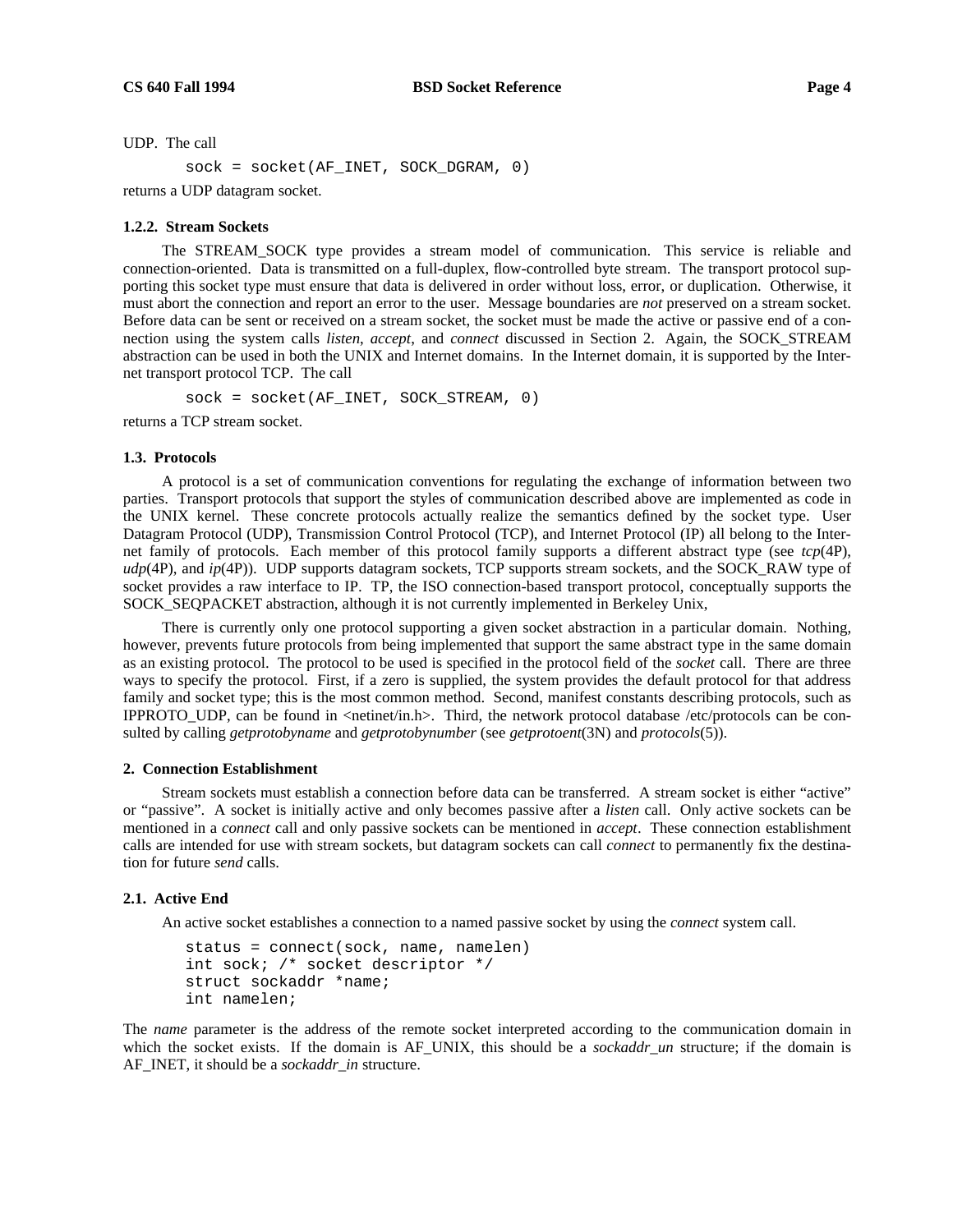## **2.2. Passive End**

A socket becomes the passive end of a connection by first doing a *listen* and then an *accept*.

status = listen(sock, queuelen) int sock, queuelen;

*Listen* initializes a queue for waiting connection requests. The parameter *queuelen* specifies the maximum number of queued connections that will be allowed. The maximum queue length is currently limited by the system to 5. The manifest constant SOMAXCONN from <sys/socket.h> defines this maximum. A connection can then be established using the system call *accept*.

new\_socket = accept(old\_sock, name, namelen) int new\_socket, old\_sock; /\* socket descriptors \*/ struct sockaddr \*name; /\* name of peer socket on new connection \*/ int \*namelen; /\* length of name in bytes \*/

*Accept* takes the first pending connection request off the queue and returns a socket descriptor for a new, connected socket. This socket has the same properties as the old socket. The address of the socket at the active end is returned in *name*. *Namelen* is a value/result parameter that should be initialized to the size of the address structure being passed; upon return it will be set to the actual length of the address returned. The old socket remains unaffected and can be used to accept more connections. If there are no pending connection requests, *accept* blocks. If necessary, a *select* can be done first to see if there are any connection requests (see Section 4.2). A socket with pending connections will show up as being ready for reading.

## **3. Data Transfer**

The system call pairs (*read*, *write*), (*recv*, *send*), (*recvfrom*, *sendto*), (*recvmsg*, *sendmsg*), and (*readv*, *writev*) can all be used to transfer data on sockets. The most appropriate call depends on the exact functionality required. *Send* and *recv* are typically used with connected stream sockets. They can also be used with datagram sockets if the sender has previously done a *connect* or the receiver does not care who the sender is. *Sendto* and *recvfrom* are used with datagram sockets. *Sendto* allows one to specify the destination of the datagram, while *revcfrom* returns the name of the remote socket sending the message. *Read* and *write* can be used with any connected socket. These two calls may be chosen for efficiency considerations. The remaining data transfer calls can be used for more specialized purposes. *Writev* and *readv* make it possible to scatter and gather data to/from separate buffers. *Sendmsg* and *recvmsg* allow scatter/gather capability as well as the ability to exchange access rights. The calls *read*, *write*, *readv*, and *writev* take either a socket descriptor or a file descriptor as their first argument; all the rest of the calls require a socket descriptor.

```
count = send(sock, buf, buflen, flags)
int count, sock, buflen, flags;
char *buf;
count = recv(sock, buf, buflen, flags)
int count, sock, buflen, flags;
char *buf;
count = sendto(sock, buf, buflen, flags, to, tolen)
int count, sock, buflen, flags, tolen;
char *buf;
struct sockaddr *to;
count = recvfrom(sock, buf, buflen, flags, from, fromlen)
int count, sock, buflen, flags, *fromlen;
char *buf;
struct sockaddr *from;
```
For the send calls, *count* returns the number of bytes accepted by the transport layer, or −1 if some error is detected locally. A positive return count is no indication of the success of the data transfer. NB: If made nonblocking, *send* may accept some but not all of the bytes in the data buffer (see Section 4.1). The return value should be checked so that the remaining bytes can be sent if necessary. For receive calls, *count* returns the number of bytes actually received, or −1 if some error is detected.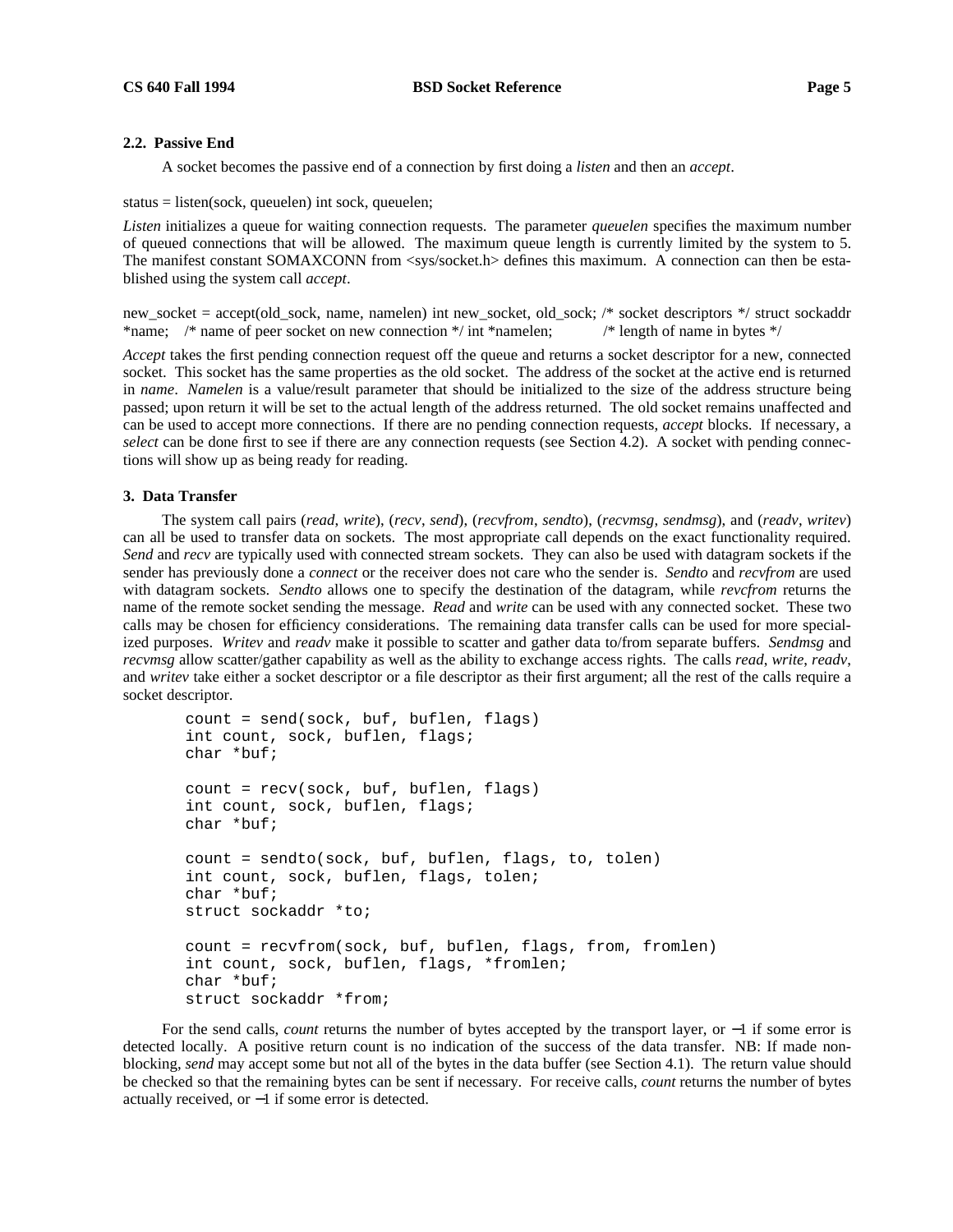## **CS 640 Fall 1994 BSD Socket Reference Page 6**

The first parameter for each call is a valid socket descriptor. The parameter *buf* is a pointer to the caller's data buffer. In the send calls, *buflen* is the number of bytes being sent; in the receive calls, it indicates the size of the data area and the maximum number of bytes the caller is willing to receive. The parameter *to* in the *sendto* call specifies the destination address (conforming to a particular address family) and *tolen* specifies its length. The parameter *from* in the *recvfrom* call specifies the source address of the message. *Fromlen* is a value/result parameter that initially gives the size of the structure pointed to by *from* and then is modified on return to indicate the actual length of the address.

The *flags* parameter, which is usually given zero as an argument, allows several special operations on stream sockets. It is possible to send *out-of-band* data or "peek" at the incoming message without actually reading it. The flags MSG\_OOB and MSG\_PEEK are defined in <sys/sockets.h>. Out-of-band data is high priority data (such as an interrupt character) that a user might want to process quickly before all the intervening data on the stream. If out-of-band data were present, a SIGURG signal could be delivered to the user. The actual semantics of out-ofband data is determined by the relevant protocol. ISO protocols treat it as expedited data, while Internet protocols treat it as urgent data.

If any of these (as well as other) system calls is interrupted by a signal, such as SIGALRM or SIGIO, the call will return −1 and the variable errno will be set to EINTR.<sup>2</sup> The system call will be automatically restarted. It may be advisable to reset errno to zero.

## **4. Synchronization**

By default, all the reading and writing calls are blocking: Read calls do not return until at least one byte of data is available for reading and write calls block until there is enough buffer space to accept some or all of the data being sent. Some applications need to service several network connections simultaneously, performing operations on connections as they become enabled. There are three techniques available to support such applications: nonblocking sockets, asynchronous notifications, and the *select* system call. The *select* system call is by far the most commonly used; non-blocking sockets are less common, and asynchronous notifications are rarely used.

### **4.1. Socket Options**

The system calls *getsockopt* and *setsockopt* can be used to set and inspect special options associated with sockets. These might be general options for all sockets or implementation-specific options. Sample options taken from <sys/sockets.h> are SO\_DEBUG and SO\_REUSEADDR (allow the reuse of local addresses).

*Fcntl* and *ioctl* are system calls that make it possible to control files, sockets, and devices in a variety of ways.

```
status = fcntl(sock, command, argument)
int status, sock, command, argument;
status = ioctl(sock, request, buffer)
int status, sock, request;
char *buffer;
```
The *command* and *argument* parameters for *fcntl* can be supplied with manifest constants found in <fcntl.h>. The manifest constants for *ioctl*'s *request* parameter are located in <sys/ioctl.h>. This parameter also specifies how the buffer argument of the call is to be used.

Either one of these system calls can be used to enable asynchronous notifications on a socket. Whenever data arrives on such a socket a SIGIO signal will be delivered to the process. The process should have already declared a signal handler for this signal (see Section 6.1). This signal handler can then read the data from the socket. Program execution continues at the point of interruption. The calling sequence

```
fcntl(sock, F_SETOWN, getpid());
fcntl(sock, F_SETFL, FASYNC);
```
enables asynchronous i/o on the given socket. The first call is necessary to specify the process to be signalled. The second call sets the descriptor status flags to enable SIGIO.

hhhhhhhhhhhhhhhhhhhhhhhhhhhhhhhhhhhh

<sup>&</sup>lt;sup>2</sup> Error numbers are defined in the file  $\leq$  errno.h>.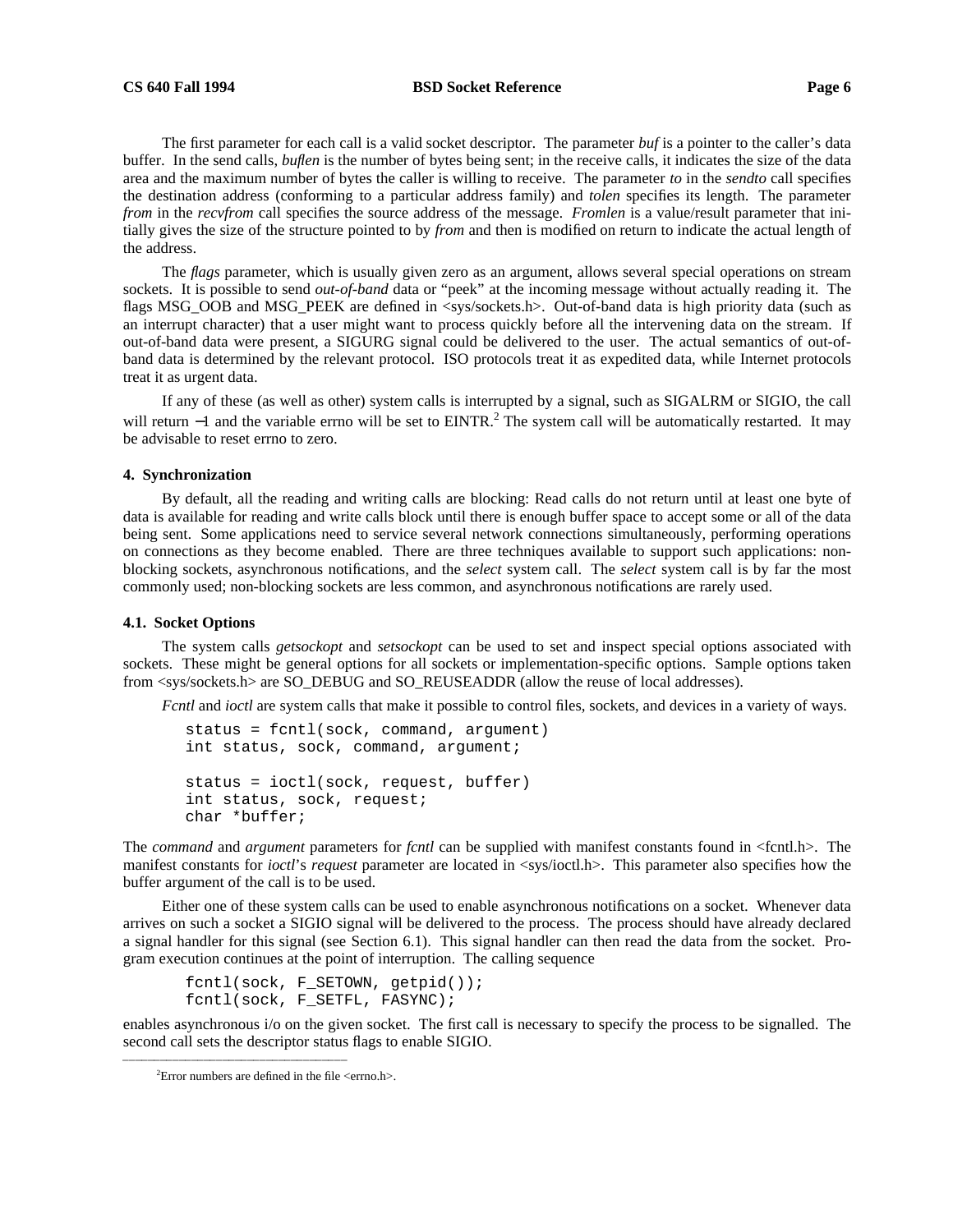## **CS 640 Fall 1994 BSD Socket Reference Page 7**

The same calling sequence can be used to make a socket non-blocking; the only change is that the flag FNDE-LAY is used in the second call instead of FASYNC. In this case, if a read or write operation on the socket would normally block, −1 is returned and the external system variable errno is set to EWOULDBLOCK. This error number can be checked and appropriate action taken.

### **4.2. Multiplexing File Descriptors**

The system call *select* makes possible synchronous multiplexing of socket and file descriptors. It can be used to determine when there is data to read or when it is possible to send more data.

```
nfound = select(numdes, readmask, writemask, exceptmask, timeout)
int nfound, numdes;
fd_set *readmask, *writemask, *exceptmask;
struct timeval *timeout;
```
The masks in this call are value/result parameters through which file and socket descriptors are indicated. The possibility of a particular operation—reading, writing, or the presence of an exceptional condition—is investigated by setting the bit for that socket in the corresponding mask. A zero pointer can used if a given condition is of no interest. For example, if writemask is zero, sockets will not be checked for writing.

The type *fd set* is defined in <sys/types.h> to be a struct containing a single field, which is an array of integers. The array is interpreted as a bitmask, with one bit for each possible file or socket descriptor. (Representing the mask as struct rather than a simple array allows fd\_set values to be assigned to each other, without necessitating a call to *memcpy*). Four macros are defined in  $\langle$ sys/types.h $>$  for setting, clearing, and testing individual bits in the mask:

```
FD\_SET(n, p) /* set bit n */
FD_CLR(n, p) /* clear bit n */
result = FD_ISSET(n, p) /* test bit n */
FD ZERO(p) / clear all bits */int n;
fd_set *p;
```
Multiple bits can be set in a given mask, but each must correspond to a valid descriptor.

The parameter *numdes* indicates that bits 0 through *numdes* − 1 should be examined. The manifest constant FD\_SETSIZE, defined in <sys/types.h>, indicates the maximum number of descriptors that can be represented by an *fd\_set*. Thus setting numdes = FD\_SETSIZE will ensure that no descriptor is overlooked. The *timeout* parameter is a pointer to a *timeval* structure defined in  $\langle$ sys/time.h>. It is used to specify the maximum time interval that the call will wait before returning. If *timeout* is zero (a null pointer), then *select* blocks indefinitely. If *timeout* points to a zero *timeval* structure, then the call returns immediately, even if no descriptor is ready. *Select* returns when a condition has been discovered for one or more of the sockets or the specified time interval has elapsed. The return value *nfound* indicates the number of conditions that were satisfied. The masks are modified to indicate those sockets for which the respective conditions hold.

The most common reason for including file descriptors in the masks passed to *select* is to respond to interactive terminal activity. For example,

```
FD_SET(fileno(stdin), readmask)
```
may be used to check whether anything has been typed on the terminal.

### **5. Connection Dissolution**

A connection can be dissolved by simply using the system call *close* to close one of the sockets involved.

status = close(sock) int status, sock;

The precise semantics of the connection close are determined by the responsible protocol. It may be a "graceful close" or an abort that loses data in transit.

The *shutdown* system call can be used to selectively close a full-duplex socket.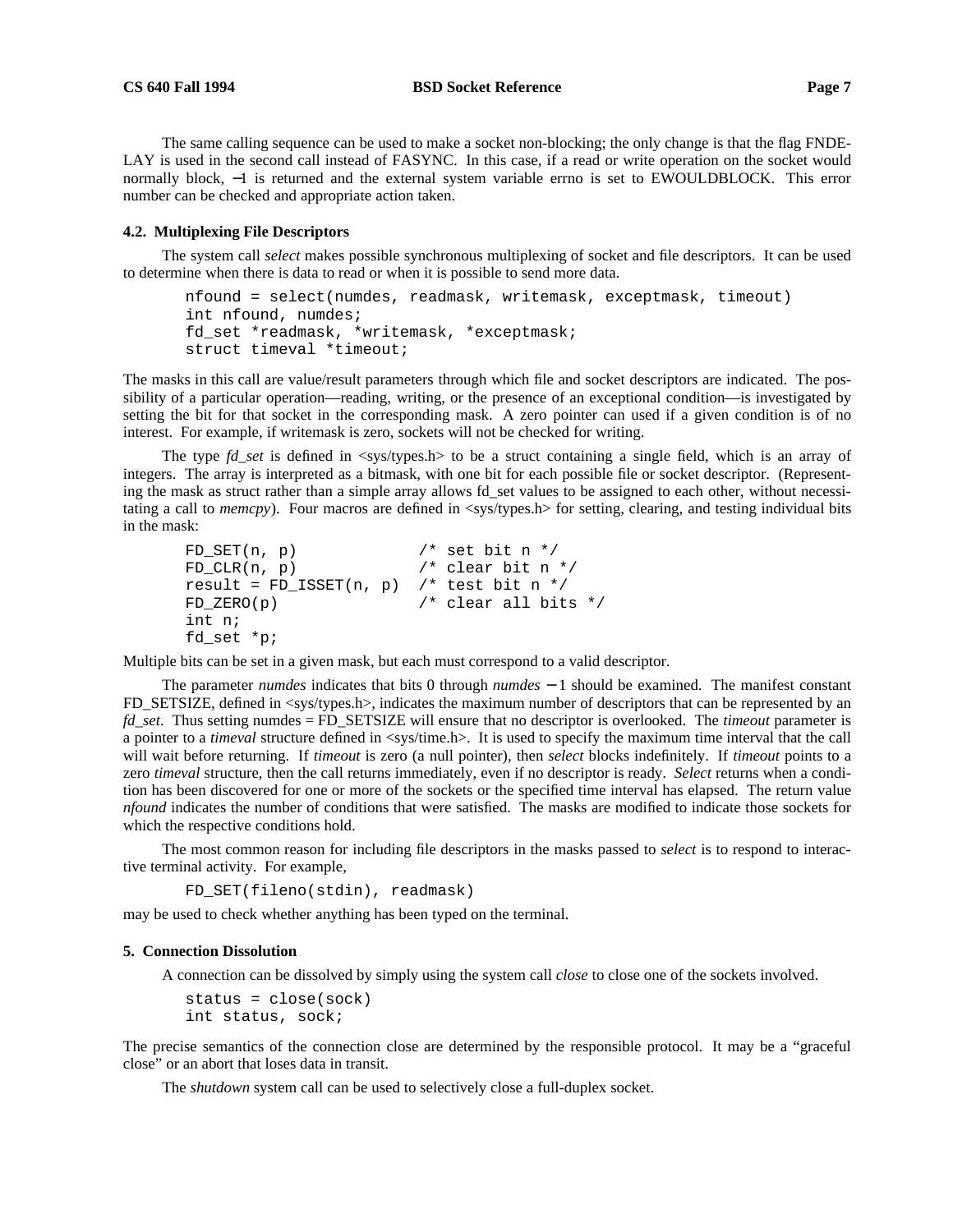The *how* parameter indicates either that data will no longer be sent on the socket (0), that data will no longer be received on the socket to  $(1)$ , or that the socket should be completely closed  $(2)$ .

In the case of sockets created in the UNIX domain, the system call *unlink* should be used to remove the path name to which the socket was bound from the file system.

```
status = unlink(pathname)
char *pathname;
```
These path names are not automatically removed when the socket is closed.

### **6. Signals**

Berkeley UNIX provides a set of signals that may be delivered to a process for various reasons, such as an interrupt key being typed or a bus error occurring. These signals—examples of which are SIGIO and SIGALRM are defined in the file <signal.h>. Typically, the default action is that the delivery of the signal causes a process to terminate. This default can be changed so that a signal is caught or ignored. If the signal is caught, a signal handler is declared as the location where control is transferred at the time of interrupt. The arrival of a signal is thus similar to a hardware interrupt. When a signal is delivered to a process, the program state is saved, the delivered signal is blocked from further occurrence, and program control is transferred to the designated handler. If the handler returns normally, the signal is once again enabled and program execution resumes from the point where it was interrupted. If a signal that is currently blocked arrives, it is queued for later delivery.

#### **6.1. Signal Handlers**

A signal handler can be declared with either the *signal* or *sigvec* system calls. *Signal* is a simplified version of the more general *sigvec* call.

```
oldhandler = signal(sig, handler)
int sig;
int (*handler)(), (*oldhandler)();
```
The *sig* parameter is a manifest constant found in  $\langle$ signal.h> describing the signal. *Handler* is the name of the routine that will be called when the signal is delivered. SIG\_DFL (default action) and SIG\_IGN (ignore) can also be specified as arguments to this parameter. The value returned is the previous handler (if any). The handler routine itself has the form

```
sighandler(sig, code, scp)
int sig, code;
struct sigcontext *scp;
```
In the signal handler for SIGIO, it is advisable to remove all the data possible from the socket before exiting the routine. This is eliminates the possibility of accidentally losing data because of a missed signal. If more than one event for a given signal occurs while that signal is blocked, only one signal is saved to deliver to the process.

### **6.2. Blocking Signals**

There is a global mask that specifies which signals are currently blocked. The system call *sigblock* can be used to block signals, while the system calls *sigsetmask* and *sigpause* can be used to unblock signals by restoring the original mask. In the file <signal.h>, there is a macro *sigmask* that makes it convenient to set the signal mask for the call to *sigblock*. (It is defined as

```
#define sigmask(m) (1 << ((m)-1))
```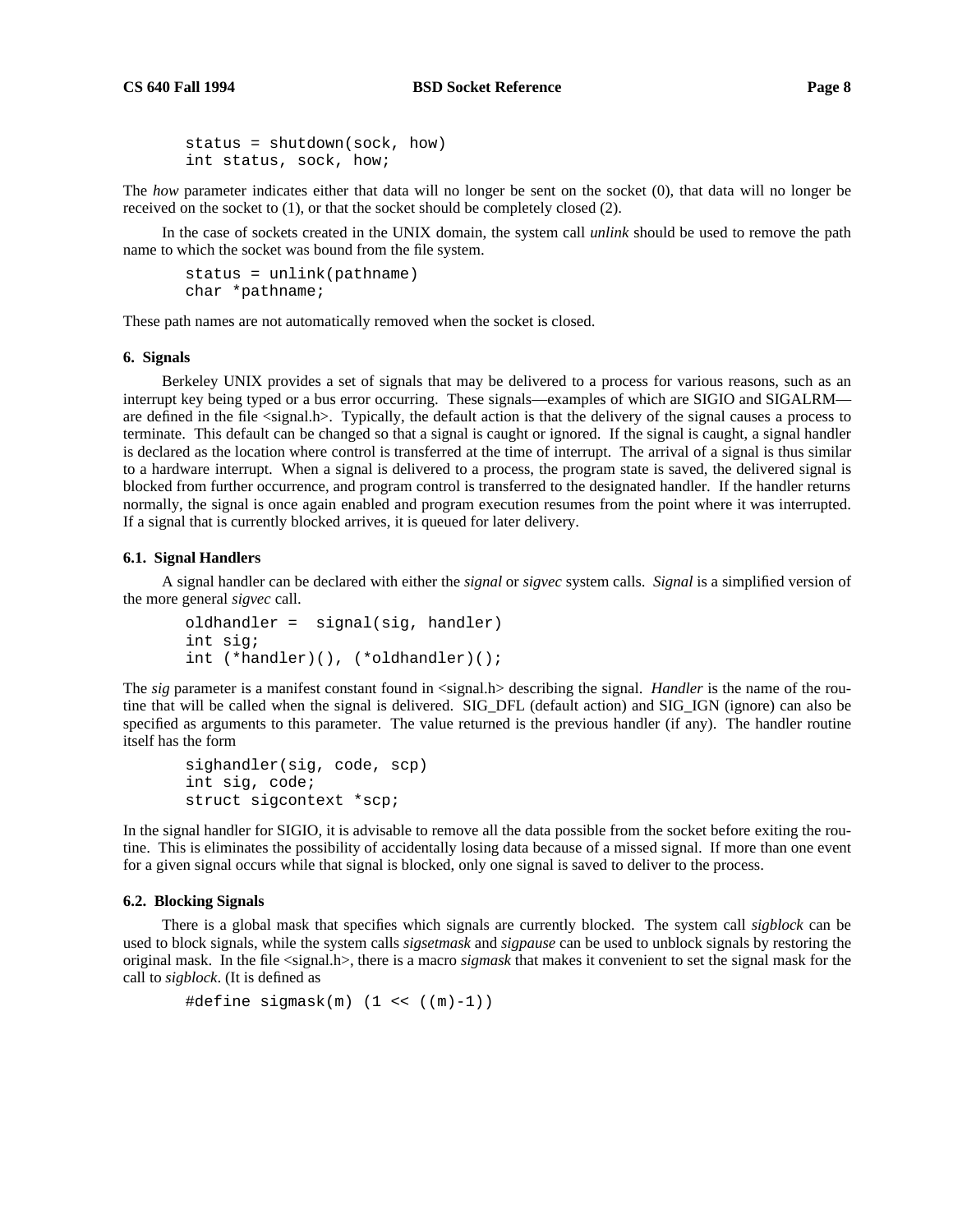```
oldmask = sigblock(mask)
int oldmask, mask;
oldmask = sigsetblock(mask)
int oldmask, mask;
result = sigpause(mask)
int result, mask; /* call always returns EINTR */
```
For *sigblock*, *mask* specifies those signals to be blocked. *Sigsetmask* and *sigpause* set *mask* as the current signal mask. The call *sigsetmask* returns immediately, while *sigpause* waits for a signal to arrive. For critical sections where it is necessary to block a signal such as SIGIO, the following sequence can be used.

```
newmask = sigmask(SIGIO);
oldmask = sigblock(newmask);
 ...
 ...
sigsetmask(oldmask);
```
### **7. Timers**

There are two system calls that can be used to deliver a SIGALRM signal to a calling process, *alarm* and *setitimer*. *Alarm*, which causes a single SIGALRM to be sent to a process when the specified time expires, provides no resolution finer than a second. *Setitimer*, on the other hand, provides periodic clock interrupts (via SIGALRM) at regular intervals and has a time resolution as small as 10 milliseconds. This is ideal for updating program timers.

```
status = setitimer(which, value, oldvalue)
int status, which;
struct itimerval *value, *oldvalue;
```
It is only necessary to call *setitimer* once and it will continue to send SIGALRM signals at regular intervals. There should be a handler declared to catch this signal, otherwise it will terminate the process. The *which* parameter specifies which interval timer to use. Two possibilities defined in <sys/time.h> are ITIMER\_REAL and ITIMER\_VIRTUAL. ITIMER\_REAL causes the timer to decrement in real time, while an ITIMER\_VIRTUAL timer only runs while the process is active. The other two parameters are pointers to a structure defined in <sys/time.h>.

```
struct itimerval {
    struct timeval it_interval; /* timer interval */
    struct timeval it_value; /* current value */
}
struct timeval {
    long tv_sec; /* seconds */
    long tv_usec; /* microseconds */
}
```
*Setitimer* sets the specified interval timer to the time values specified by *value* and returns the previous value in *oldvalue*. A SIGALRM signal (SIGVTALRM for ITIMER\_VIRTUAL) will be sent to the process when the time value specified by *value->it\_value* becomes zero. The interval timer will then be loaded with the time value designated by *value->it\_interval*, and so on repeatedly. Thus, in order to provide a periodic clock interrupt, it is only necessary to call *setitimer* once with *value->it\_interval* and *value->it\_value* initialized to the same desired time value. If *it\_interval* is zero, the timer will only fire once. A zero value for *it\_value* turns off the timer. There are three macros defined in <sys/time.h> that are quite useful in manipulating *timeval* structures. They are *timerisset*, *timerclear*, and *timercmp*.

#### **8. Example Programs**

The following two programs demonstrate the use of TCP STREAM sockets. The first program, **client.c**, establishes a connection to a port and host specified as command-line arguments and then sits in a loop sending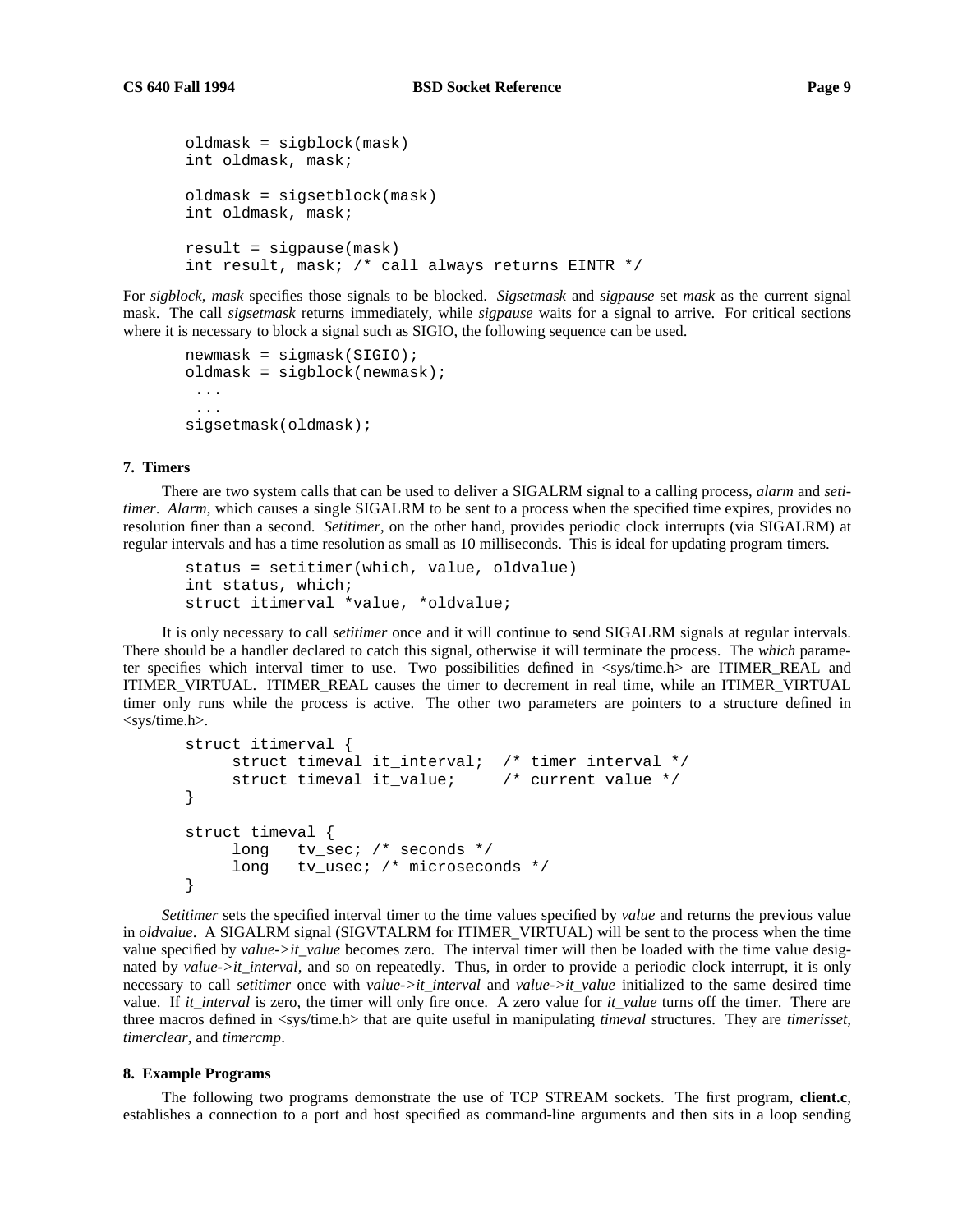everything typed at the terminal to the connection and prints everything that comes back from the connection. It terminates when end-of-file is encountered on *stdin* (control-D typed on the terminal). The second program, **server.c**, is a primitive echo server. It listens for TCP connections on a port specified as a command-line argument and reads data from them. Data is printed and then sent back over the connection from which it came. Both programs use *select* with a read mask: **client.c** uses it to choose between keyboard and network input, while **server.c** uses it to select among exsting connections and requests for new connections. They both do unconditionally blocking output. A client that sends a large amount of data to the server and then fails to read the echo can cause the server to hang. In fact, because a client may be blocked sending to the server and thus unable to receive the echo, deadlock is possible. These problems could be solved (at the cost of additional complexity in the programs) by buffering data internally and using write masks in the *select* statements.

## **8.1. client.c**

```
#include <sys/types.h>
#include <sys/socket.h>
#include <sys/time.h>
#include <netinet/in.h>
#include <errno.h>
#include <ctype.h>
#include <netdb.h>
#include <stdio.h>
#include <string.h>
main(argc, argv)
int argc;
char *argv[];
\{struct hostent *hostp;
    struct servent *servp;
    struct sockaddr_in server;
    int sock;
    static struct timeval timeout = \{ 5, 0 \}; /* five seconds */
    fd_set rmask, xmask, mask;
    char buf[BUFSIZ];
    int nfound, bytesread;
    if (argc != 3) {
        (void) fprintf(stderr,"usage: %s service host\n",argv[0]);
        exit(1);}
    if ((sock = socket(AF_INET, SOCK_STREAM, IPPROTO_TCP)) < 0) {
        perror("socket");
        exit(1);}
    if (isdigit(argv[1][0])) {
        static struct servent s;
        servp = <math>k s</math>;s.s_port = htons((u_short)atoi(argv[1]));
    } else if ((servp = getservbyname(argv[1], "tcp")) == 0) {
        fprintf(stderr,"%s: unknown service\n",argv[1]);
        exit(1);}
    if ((hostp = gethostbyname(argv[2])) == 0) {
        fprintf(stderr,"%s: unknown host\n",argv[2]);
        exit(1);}
    memset((void *) &server, 0, sizeof server);
```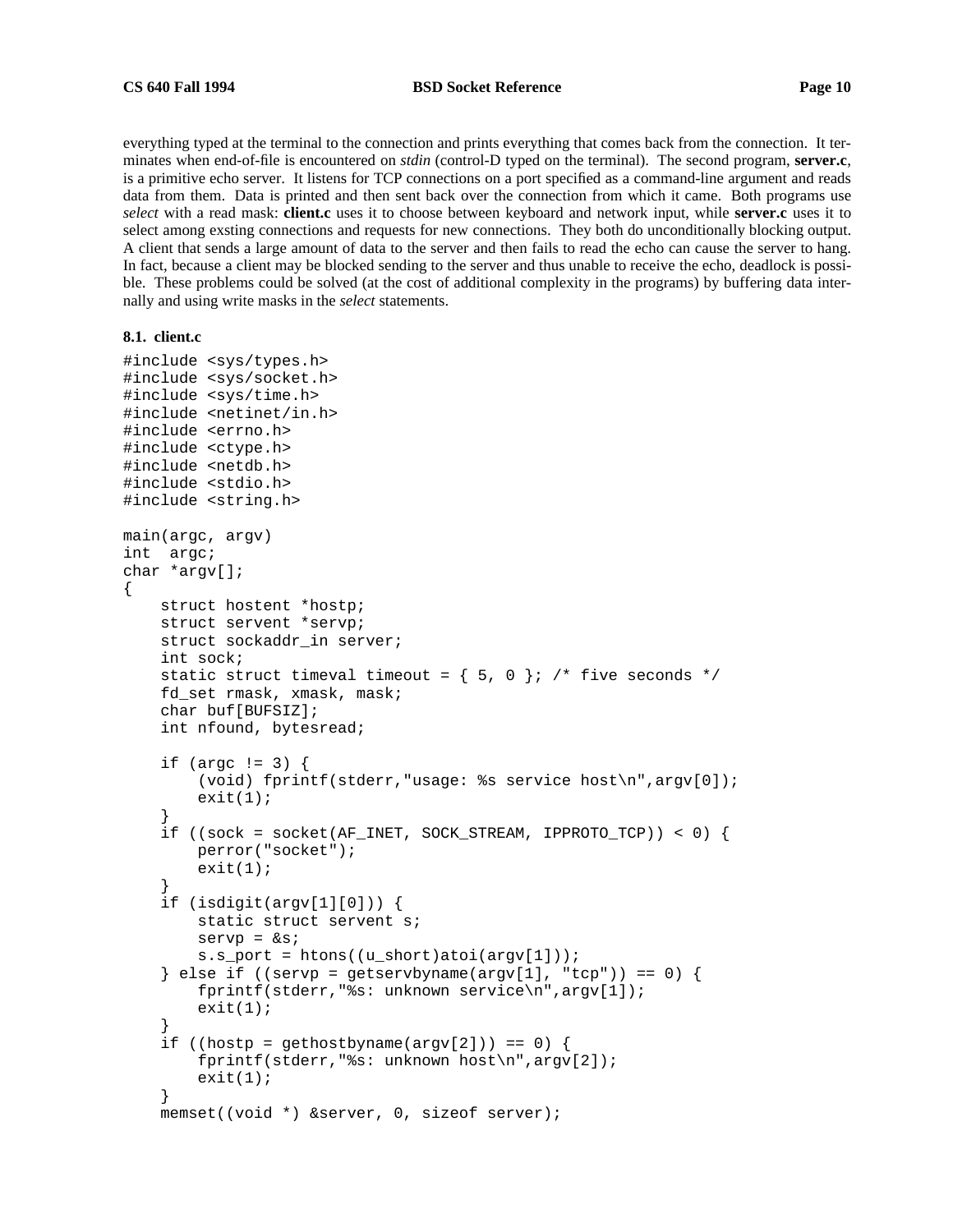```
server.sin family = AF_INET;
   memcpy((void *) &server.sin_addr, hostp->h_addr, hostp->h_length);
   server.sin_port = servp->s_port;
    if (connect(sock, (struct sockaddr *)&server, sizeof server) < 0) {
        (void) close(sock);
       perror("connect");
        exit(1);}
   FD_ZERO(&mask);
   FD_SET(sock, &mask);
   FD SET(fileno(stdin), &mask);
   for (i; j) {
        rmask = mask;
       nfound = select(FD_SETSIZE, &rmask, (fd_set *)0, (fd_set *)0, &timeout);
        if (nfound <0) {
            if (errno == EINTR) {
                printf("interrupted system call\n");
                continue;
            }
            /* something is very wrong! */
            perror("select");
            exit(1);}
        if (nfound == 0) {
            /* timer expired */
           printf("Please type something!\n");
            continue;
        }
        if (FD_ISSET(fileno(stdin), &rmask)) {
            /* data from keyboard */
            if (!fgets(buf, sizeof buf, stdin)) {
                if (ferror(stdin)) {
                    perror("stdin");
                    exit(1);}
                exit(0);}
            if (write(sock, buf, strlen(buf)) < 0) {
                perror("write");
                exit(1);}
        }
        if (FD_ISSET(sock,&rmask)) {
           /* data from network */
           bytesread = read(sock, buf, sizeof buf);
           buf[bytesread] = \sqrt{0'i}printf("%s: got %d bytes: %s\n", argv[0], bytesread, buf);
        }
    }
} /* main - client.c */
```
# **8.2. server.c**

#include <sys/types.h> #include <sys/socket.h> #include <sys/time.h>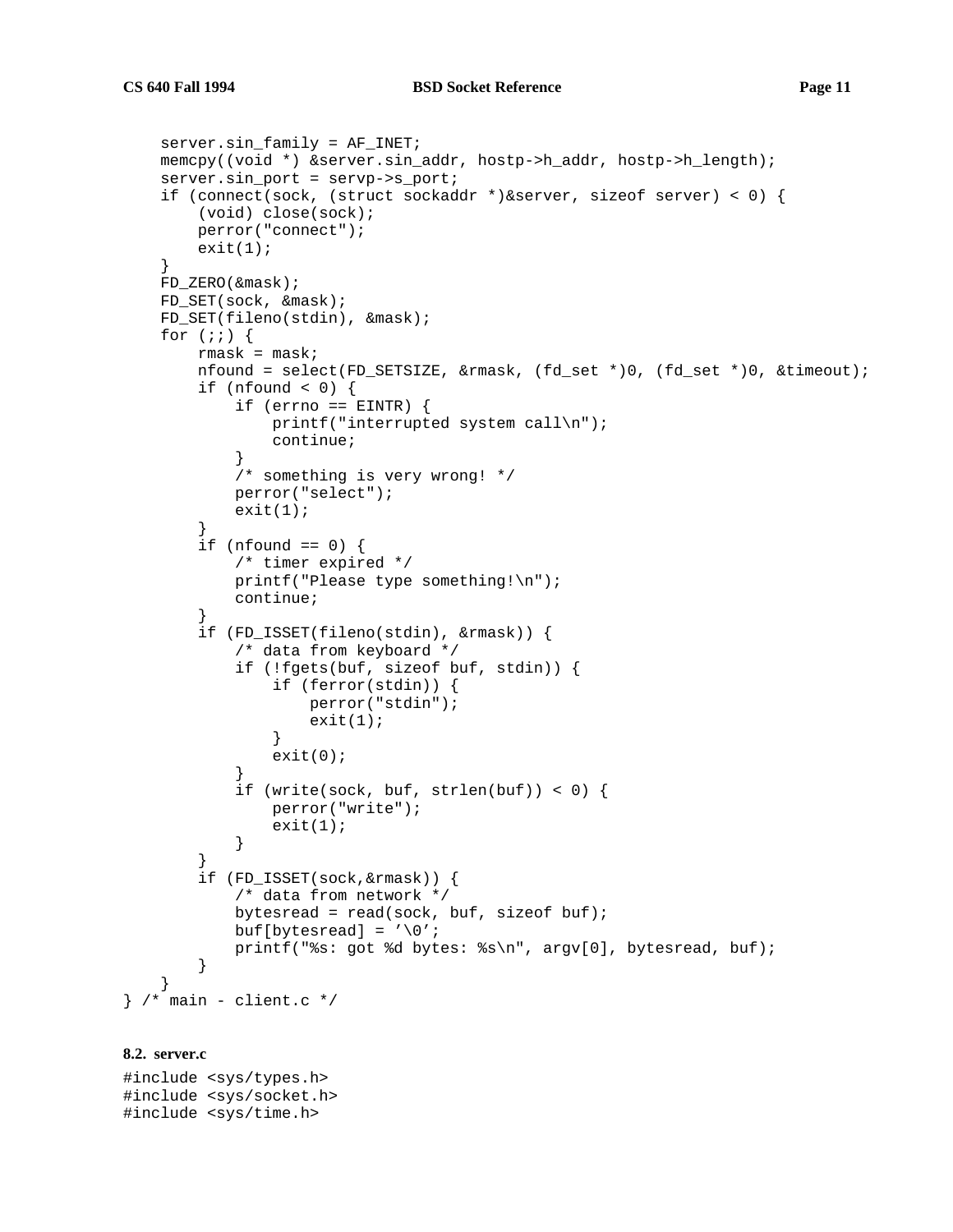{

```
#include <netinet/in.h>
#include <netdb.h>
#include <arpa/inet.h>
#include <ctype.h>
#include <errno.h>
#include <stdio.h>
main(argc, argv)
int argc;
char *argv[];
    struct servent *servp;
    struct sockaddr_in server, remote;
    int request_sock, new_sock;
    int nfound, fd, maxfd, bytesread, addrlen;
    fd_set rmask, mask;
    static struct timeval timeout = \{ 0, 500000 \}; /* one half second */
    char buf[BUFSIZ];
    if (argc != 2) {
        (void) fprintf(stderr,"usage: %s service\n",argv[0]);
        exit(1);}
    if ((request_sock = socket(AF_INET, SOCK_STREAM, IPPROTO_TCP)) < 0) {
        perror("socket");
        exit(1);}
    if (isdigit(argv[1][0])) {
        static struct servent s;
        servp = <math>k s</math>;s.s_port = htons((u_short)atoi(argv[1]));
    } else if ((servp = getservbyname(argv[1], "tcp")) == 0) {
        fprintf(stderr,"%s: unknown service\n");
        exit(1);}
    memset((void *) &server, sizeof server);
    server.sin_family = AF_INET;
    server.sin_addr.s_addr = INADDR_ANY;
    server.sin port = servp->s port;
    if (bind(request_sock, (struct sockaddr *)&server, sizeof server) < 0) {
        perror("bind");
        exit(1);}
    if (listen(request_sock, SOMAXCONN) < 0) {
        perror("listen");
        exit(1);}
    FD_ZERO(&mask);
    FD_SET(request_sock, &mask);
    maxfd = request\_sock;for (i; j) {
        rmask = mask;
        nfound = select(maxfd+1, &rmask, (fd_set *)0, (fd_set *)0, &timeout);
        if (nfound <0) {
            if (errno == EINTR) {
                printf("interrupted system call\n");
                continue;
```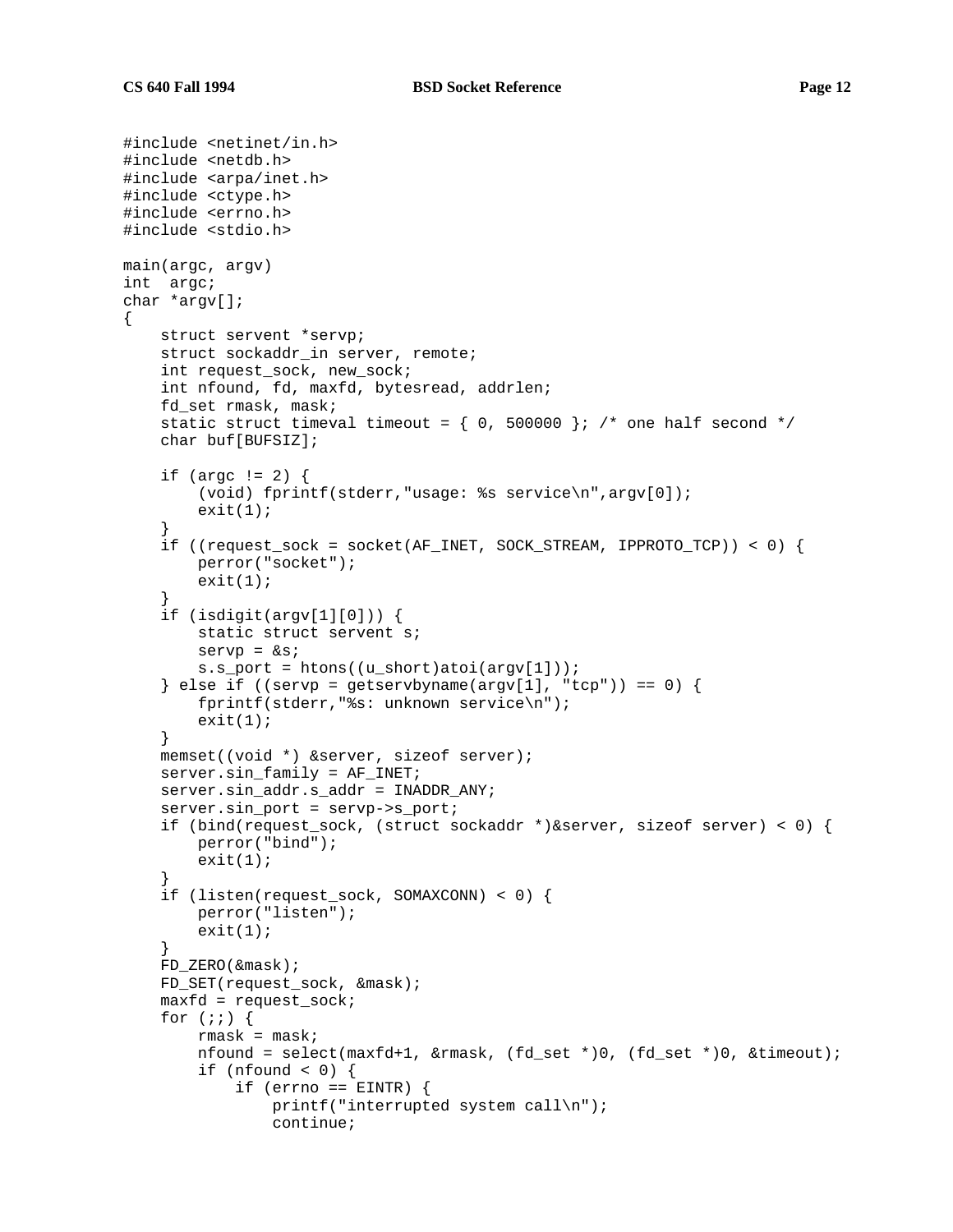}

```
}
            /* something is very wrong! */
           perror("select");
            exit(1);}
        if (nfound == 0) {
           /* timeout */
           printf("."); fflush(stdout);
            continue;
        }
        if (FD_ISSET(request_sock, &rmask)) {
            /* a new connection is available on the connetion socket */
            addrlen = sizeof(remote);
            new_sock = accept(request_sock,
                (struct sockaddr *)&remote, &addrlen);
            if (new sock < 0) {
                perror("accept");
                exit(1);}
            printf("connection from host %s, port %d, socket %d\n",
                inet_ntoa(remote.sin_addr), ntohs(remote.sin_port),
                new_sock);
            FD_SET(new_sock, &mask);
            if (new_sock > maxfd)
                maxfd = new_sock;FD_CLR(request_sock, &rmask);
        }
        for (fd=0; fd \leq maxfd ; fd++)/* look for other sockets that have data available */
            if (FD_ISSET(fd, &rmask)) {
               /* process the data */
                bytesread = read(fd, buf, sizeof buf - 1);
                if (bytesread<0) {
                    perror("read");
                    /* fall through */
                }
                if (bytesread<=0) {
                    printf("server: end of file on %d\n",fd);
                    FD_CLR(fd, &mask);
                    if (close(fd)) perror("close");
                    continue;
                }
                buf[bytesread] = \sqrt{0'i}printf("%s: %d bytes from %d: %s\n",
                    argv[0], bytesread, fd, buf);
                /* echo it back */if (write(fd, buf, bytesread)!=bytesread)
                    perror("echo");
            }
        }
} /* main - server.c */
```